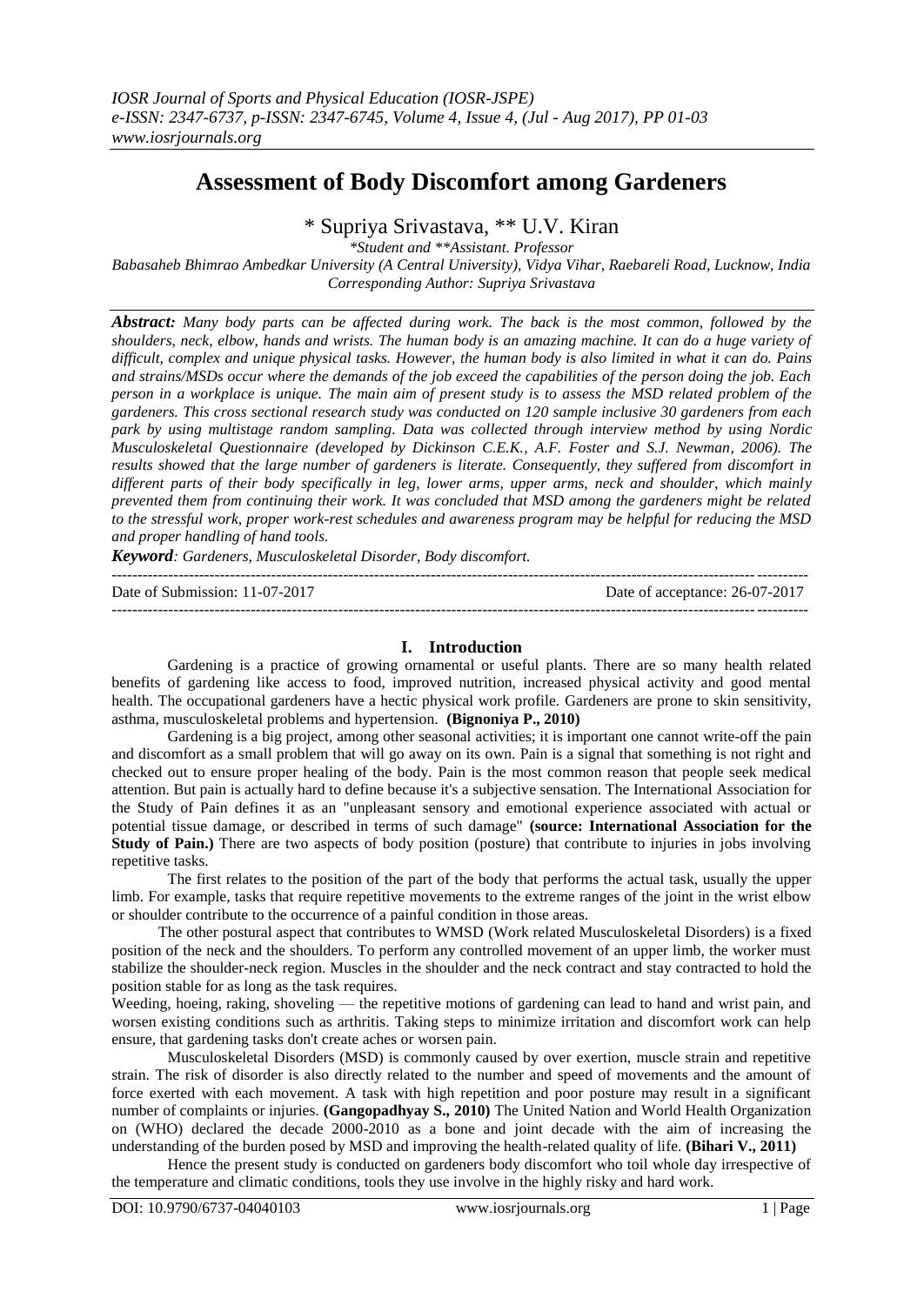### **II. Materials And Methods-**

Purposive sampling technique was used to select the Lucknow city. The methodological approach to this study was based on primary data through face to face interview. This study included four parks din dayal, eco-garden, smiriti upwan and rama bai park. This cross-sectional study was conducted on 120 samples, 30 sample inclusive of each park aged between 20-50 years by using multistage random sampling. Research design depicted was cross sectional research design.

Demographic data of respondents was collected. To assess their body discomfort Body Discomfort Scale developed by Dickinson C.E.K. Campion (1992), A.F. Foster and S.J. Newman) was assessed. Data was collected through face to face interview method. Statistical Package and System Software (SPSS) was used in the analysis. The Pearson Chi-square test and F-test was used to test the strength of association between various categorical variables. Simple frequency distribution and cross tabulation was used to facilitate presentation of the findings.

| Age (in years)           |            |            |            |              |  |
|--------------------------|------------|------------|------------|--------------|--|
| <b>Educational level</b> | 20-35      | $36 - 50$  | >50        | <b>Total</b> |  |
| Graduate                 | 18 (15)    | 9(7.5)     | 1(0.83)    | 28 (23.33)   |  |
| Intermediate             | 21(17.5)   | 15(12.5)   | ---        | 36(30)       |  |
| High school              | 24(20)     | 16 (13.33) | 3(2.5)     | 43 (35.83)   |  |
| Illiterate               | 1(0.83)    | 3(2.5)     | 9(7.5)     | 13 (10.83)   |  |
| Total                    | 64 (53.33) | 43 (35.83) | 13 (10.83) | 120 (100)    |  |

**III. Results & Discussion-**Table no 1. Educational status of the gardeners.

(Figures in parenthesis in indicates percentage)

It can be noted that out of total sample, 23.33 percent gardeners were graduates and 30 percent gardeners have completed their intermediate and 35.83 percent gardeners have completed their high school and 10 percent of gardeners were illiterate. Most of the gardeners were high school qualified. (Fig1)

Some of them were literate but most of them could not complete their graduation education due to poor economic condition. They were obliged to do agricultural work to run their family. Due to low educational level the workers were not aware about the occupational diseases and their treatment or remedial measures. **(Kar S.K., 1984)**



**Fig.1** Educational level of the gardeners

|  |  | Table No. 2 Assessment of body discomfort of the gardeners in different body parts. |
|--|--|-------------------------------------------------------------------------------------|
|  |  |                                                                                     |

| Age (in year)     |                    |           |          |              |
|-------------------|--------------------|-----------|----------|--------------|
| <b>Body parts</b> | 36-50<br>$20 - 35$ | >50       |          | <b>Total</b> |
|                   | $(N=64)$           | $(N=43)$  | $(N=13)$ | (120)        |
| Neck              | 5(7.81)            | 3(6.97)   | 2(15.38) | 10(8.33)     |
| Shoulder          | 6(9.37)            | 5(11.62)  | 1(7.69)  | 12(10)       |
| Upper back        | 6(9.37)            | 3(6.97)   | 1(7.69)  | 10(8.33)     |
| Upper arms        | 9(14.06)           | 2(4.65)   | 1(7.69)  | 12(10)       |
| Mid back          | 5(7.81)            | 5(11.62)  | ---      | 10(8.33)     |
| Lower arms        | 3(4.62)            | 9(20.93)  | 1(7.69)  | 13 (10.83)   |
| Lower back        | 3(4.62)            | 1(2.32)   | 1(7.69)  | 5(4.16)      |
| <b>Buttocks</b>   | 2(3.12)            | 1(2.32)   | ---      | 3(2.5)       |
| Thighs            | 5(7.81)            | 4(9.30)   | $---$    | 9(7.5)       |
| Legs              | 20(31.25)          | 10(23.25) | 6(46.15) | 36(30)       |

(Figures in parenthesis in indicates percentage)